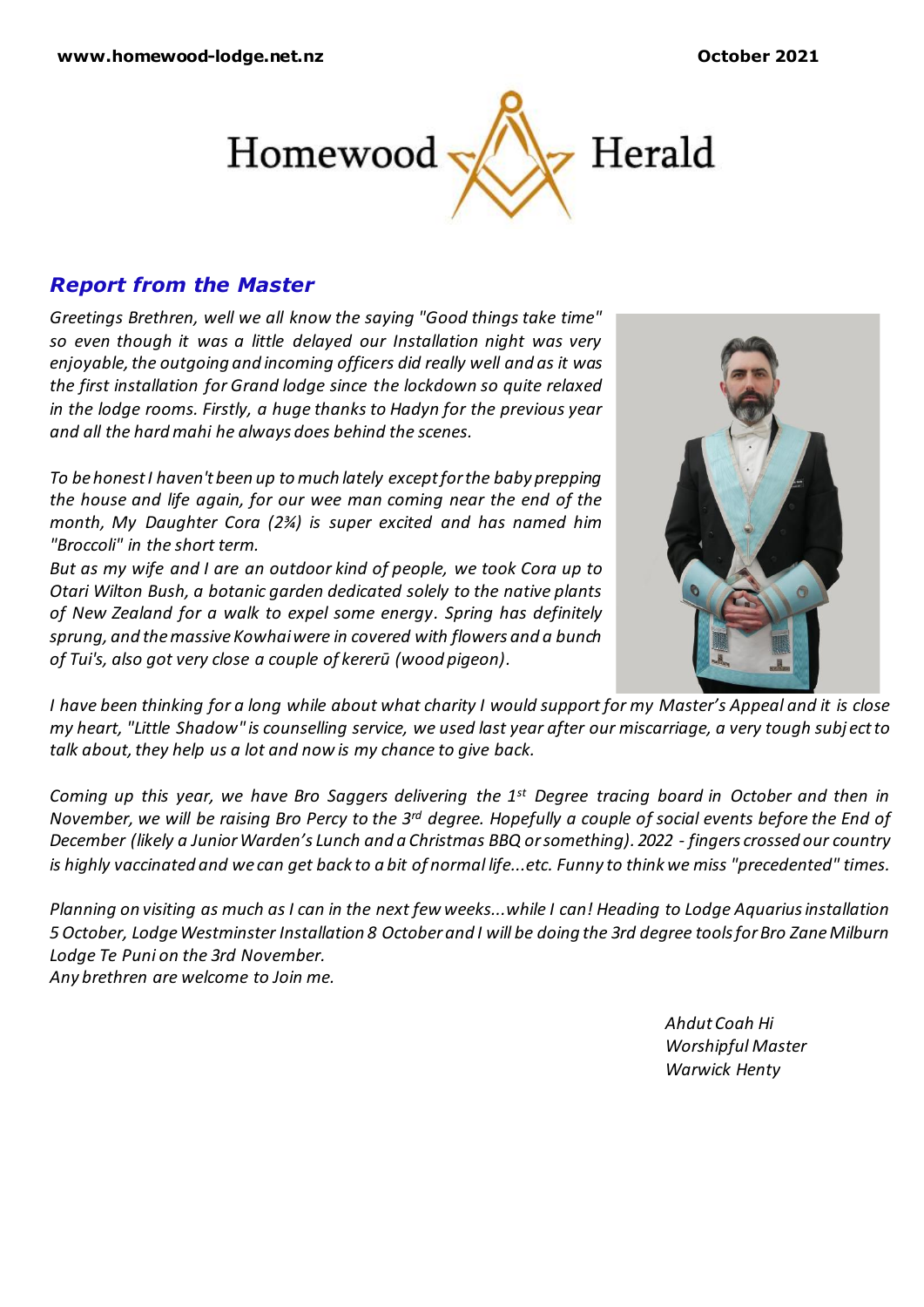## **Freemasons Buildings – Grand Lodge of France**

The Grande Loge De France, together with the Grand Orient de France, is one of the major masonic collections in French freemasonry.

Though both of the organizations derived from the masons "Ancient and Accepted Scottish Rite," the Grande Loge claims an older affiliation from the core principles that composed the first french Masonic Order founded in 1773.

For the purpose of unveiling some of the mystery that has shrouded the group, in the seventies the Grande Loge opened a part of its private collections and archives, revealing precious artifacts that constitute the splendor of masonic regalia - swords, masonic aprons, jewels, and medals, and thousands of ritual objects that were kept in secrecy for two centuries.

Being the first masonic museum in France, the MAB de la Grande Loge de France had several purposes: centralizing and preserving documents that were stolen during nazi occupation of France, and sharing the history of the Order with a larger public. By unveiling the complexity of its symbolism, it attempted to put an end to the



satanic stereotypes that it once was accused of . Nowadays the museum also exhibits contemporary art installations by both initiated and uninitiated artists.

An unusual museum with an unusual story, the building itself deserves some attention as well. In 1883, Father Benigne de Janville and the Franciscan community bought the building, settled a charity in it and erected a tiny chapel a few years later. However for some unknown financial issue, the Franc iscan seminary was evicted and the story turned into a ten year real estate drama.

In 1909, Brothers Bernheim eventually purchased 8 rue de Puteaux and transformed the former christian sanctuary into a cabaret. In a month, the central nave of the church became a screening



room, the so-called Féeric Cinema. Beneath the cinema the crypt was used as a skating rink. Af ter two years, the amusment establishment was sold to the Grande Loge de France who used the chapel to build its masonic temples.

Today you can access to the museum is free but the archive library is by appointment only. As part of the Musées de France association, The MAB de la Grande Loge de France usually participates every year in cultural events such as the Nuit Europeene des Musées (at the beginning of spring) or Les Journée du Patrimoire (end of September), twice a year opening the doors of its elaborate temples and offering the public a glimpse into the secretive society.

If anyone has watched the Law and Order series by Dick Wolf , he has created a series called Chicago Fire, Chicago Med and Chicago P.D.. These were all created around the same time and have fantastic overlap with characters in all three, brothers, sisters, people who move from the Fire to Med, P.D. to Med and so on. His usual build of the characters is great and as usual the episodes often center on topical news items. Some of these are available on Netflix, others elsewhere. I have been binge watching these and you get to know all the characters and it a reflection of Dick Wolf's excellent work as he did with Law and Order for 20 years.

## **TV Review – Chicago Series – PD, Fire and Med**